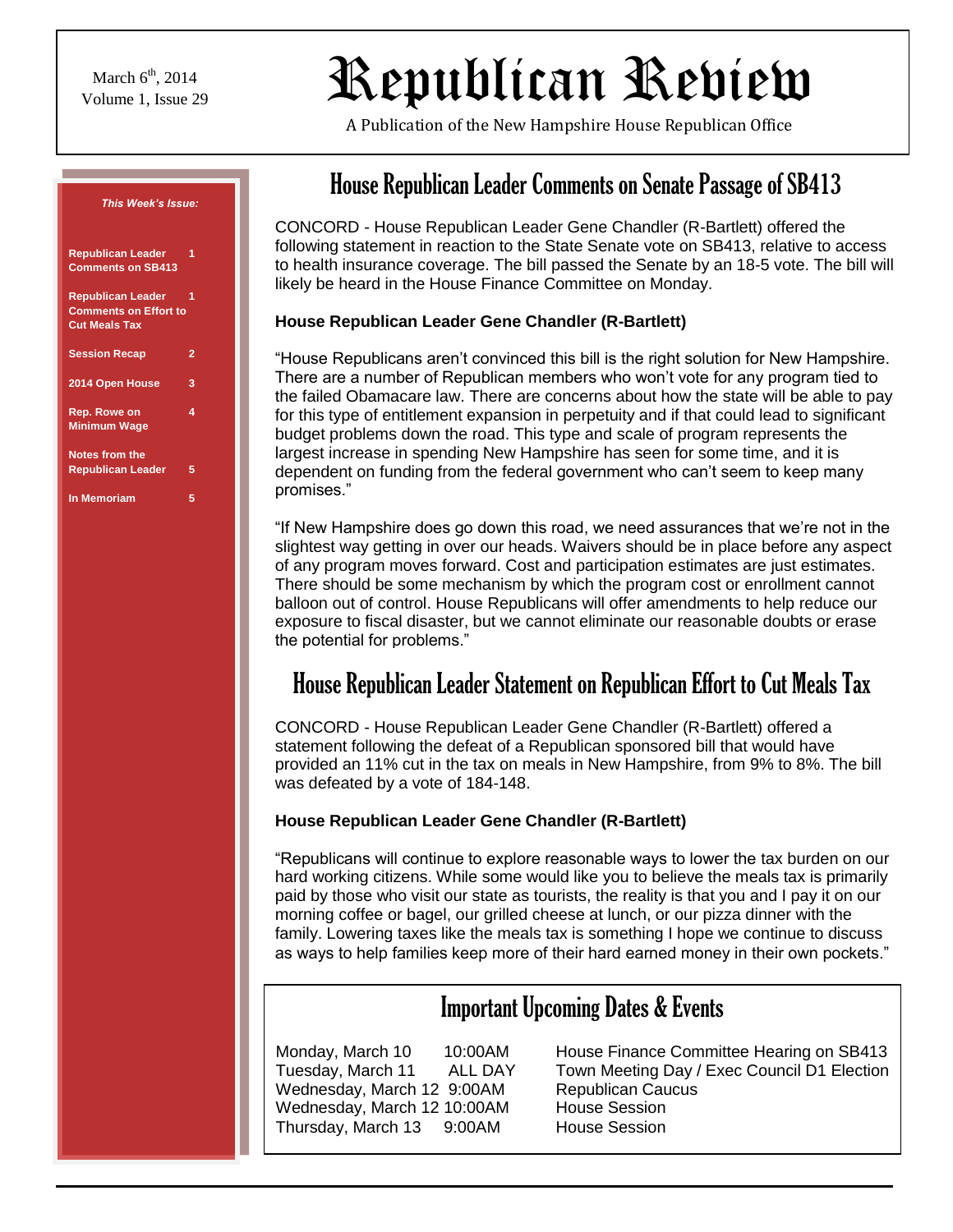# ICYMI: HOUSE SESSION RECAP

#### DEM MAJORITY KILLSFREE MARKET HEALTH CARE BILL

In a roll call vote of 167-132, the House killed HB1539, a bill that would change the repeal date of the certificate of need law from June 30, 2016 to June 30, 2015.

The minority of the committee believed this board is no longer useful, and 17 states have already repealed the certificate of need without a negative impact on health care costs. Having the date moved up would increase free market principles and competition.

### BILL FORCING LANDLORDS TO ACCEPT SECTION 8 TENANTS & OTHERSTABLED

HB1409 was tabled on Thursday by the House in a vote of 220-47. This bill would prohibit housing discrimination against recipients of rental assistance and victims of domestic violence, sexual assault, or stalking.

As the minority blurb states, the business community believes section 8 vouchers require higher levels of bureaucratic compliance and higher insurance costs. This entitles people to special treatment and higher entitlement that has no limitations.

*Stay tuned: there is a possibility this bill may come off the table in the coming weeks!*

### REP. RICHARDSON (R-LANCASTER) LEADS FIGHT TO KEEP LOTTERY WINNERS' NAMES PRIVATE

The committee report of Inexpedient to Legislate was overturned on Thursday for HB 1244. The vote of ITL failed 149-150. Rep. Kurk made the motion for Ought to Pass, which passed on a division vote of 172-130.

HB 1244 prohibits the NH lottery from disclosing the names of lottery winners except upon written consent of the person.

The bill will now move on to the Senate.

### EFFORT TO STUDY TO ELIMINATION OF B.E.T. LOOPHOLE FAILS ON PARTY LINE VOTE

In a vote of 173-163, the House killed a bill that would study the elimination of the Business Enterprise Tax loopholes.

The minority of the committee wanted to place HB1509 into a study committee in order to study applying the B.E.T to a small number of  $501(c)(3)$ organizations that look and behave like for-profit businesses. This would still exempt small "mom and pop" 501 (c)(3) organizations.

### House Republican Leader Statement on Bill Prohibiting Electronic Devices While Driving

CONCORD - House Republican Leader Gene Chandler (R-Bartlett) offered the following statement relative to the House passage of HB1360, a bill that would prohibit reasonable use of phones and electronic devices while driving. The bill passed by a 192-133 vote.

#### **House Republican Leader Gene Chandler (R-Bartlett)**

"We have good, reasonable laws on the books that prohibit distracted driving of any kind, whether those distractions are food related, pet related, person related or phone related. This bill unfairly suggests all users of cellphones or electronic devices are distracted. The vast majority of drivers have been operating their vehicles safely for years, even before hands-free technology hit the market. We should be enforcing distracted driving laws as they stand, rather than ending the use of cellphones for everyone."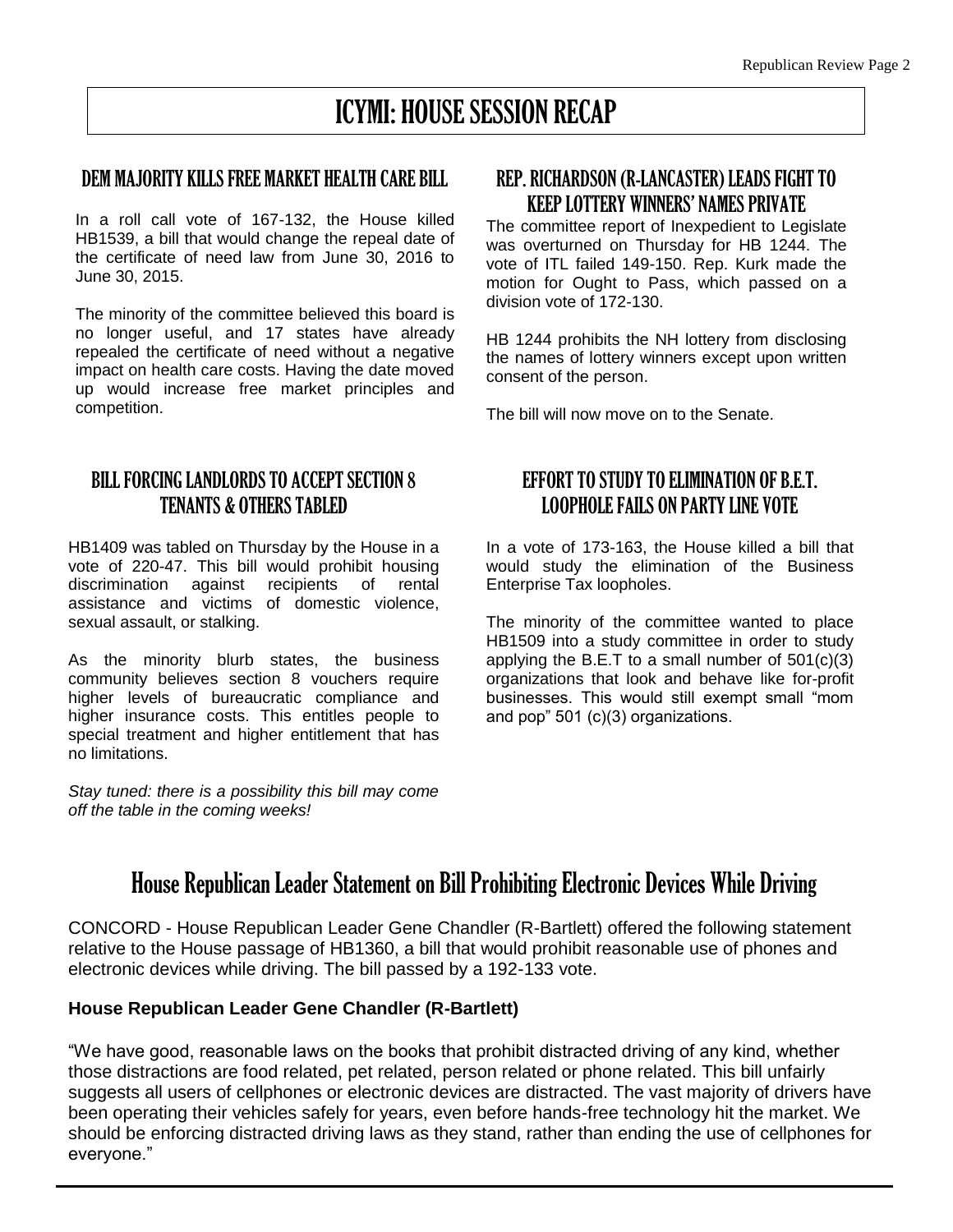# The New Hampshire House Republican Office

in conjunction with The New Hampshire Federation of Republican Women & The New Hampshire Republican State Committee

invites all prospective legislative candidates and those seeking to learn more about the New Hampshire Legislature to our

# Open House Day 2014

Tuesday, April 3rd

8:30am – 2:00pm

# Tentative Agenda:

| 8:30 am   | <b>Registration Opens</b>                                                  |
|-----------|----------------------------------------------------------------------------|
| 8:45 am   | Coffee / Breakfast                                                         |
| 9:00 am   | Opening remarks from House Republican Leaders & Party Leaders              |
| 9:40 am   | Introduction / Pairing with mentors for the day                            |
| 10:00 am  | Attend policy committee hearings with mentor                               |
| 11:00 am  | Tour of the State House                                                    |
| Noon      | Lunch at Upham Walker House (adjacent to the State House)                  |
| $1:00$ pm | Meet in Representatives Hall with presentation from House Clerk's Office / |
|           | optional additional tour of state house                                    |
| Wrap Up   | Q&A with House Leadership/closing remarks & next steps                     |

To register, please visit:

# **ElectHouseRepublicans.com**

and fill out the quick registration form

For questions, please email: [info@electhouserepublicans.com](mailto:info@electhouserepublicans.com)

> or call: 603-271-3665

Thank you for your interest in public service and learning more about your State government!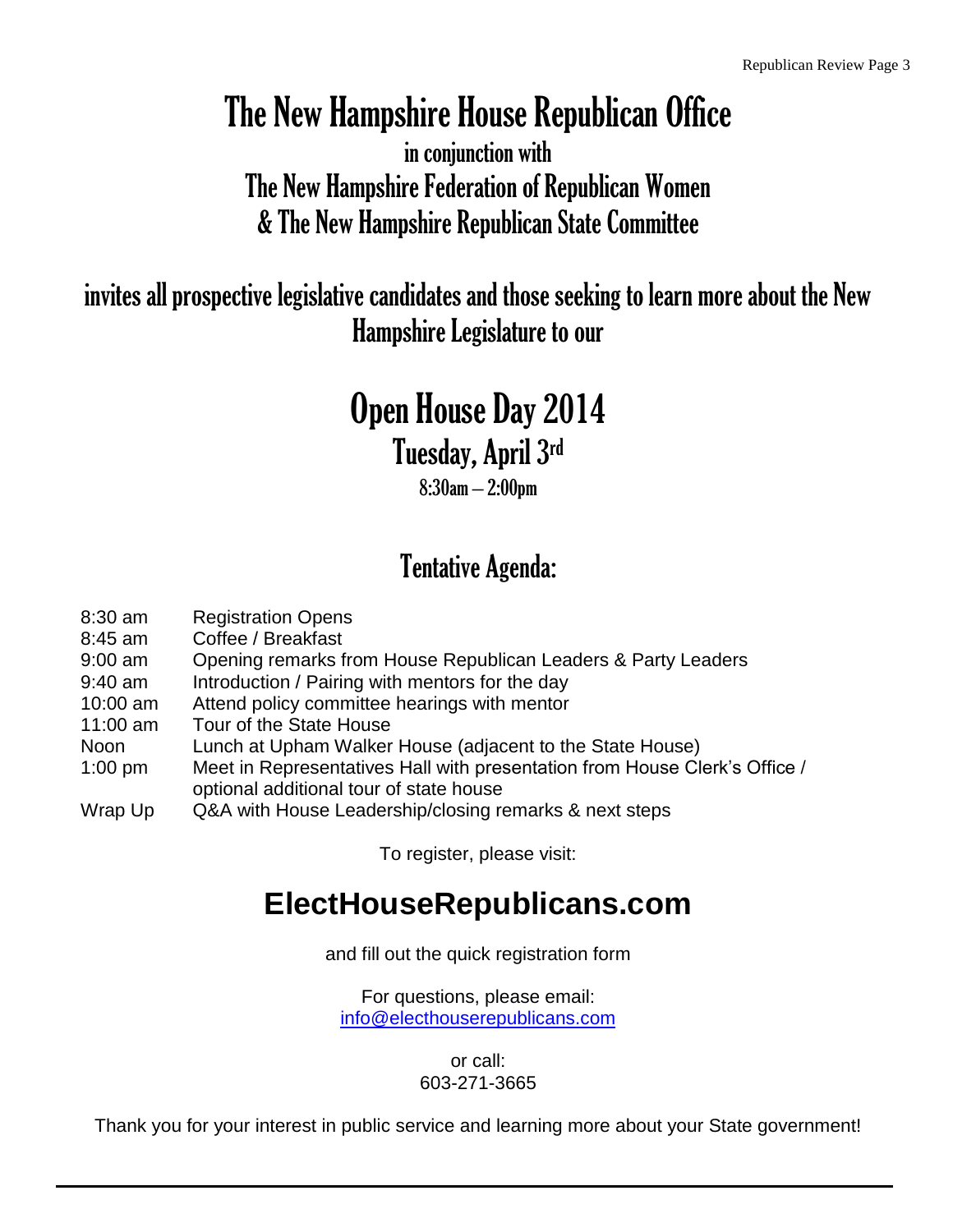### PRE-CROSSOVER SESSION SCHEDULE

Due to the amount of House bills for this session and reporting deadlines, as previously announced we will be meeting for House session on Wednesdays and Thursdays until Cross over when we return from break. For planning purposes, below is a tentative schedule for House sessions until Crossover:

> Wednesday, March 12- all day Thursday, March 13- all day Wednesday, March 19- all day Thursday, March 20- afternoon Tuesday, March 25 (if necessary to catch up) Wednesday, March 26- all day Thursday, March 27- all day

Note: Half day sessions will begin at 1:00pm, and all day sessions will begin at the usual 10:00am unless otherwise indicated by the Speaker.

### REP. ROWE (R-AMHERST) RESPONDS TO CONSTITUENT ON MINIMUM WAGE INCREASE

Subject: minimum wage increase

Thank you for your letter regarding increasing the New Hampshire minimum wage.

I share your underlining concern as to poor and middleclass workers not having good paying employment. Over the past decades there has developed a disparity between the wages of labor and management. This is not good for America in the long run. I remember when New Hampshire wages were appallingly low after the Second World War. Then most of the major manufacturing corporations left our state. Following their departure the local businesses that supported the major manufactures failed. We experienced a twenty year depression that was more severe the 30s. Then Sanders Associates and Digital Equipment established here and wages shot up. From that time on wages varied based on the New Hampshire economy. They dropped during recessions and increased when there were worker shortages. When I practiced law here I had a business client who was so desperate for workers that he purchased a company just for the work force.

While I agree with your underlying goal, I disagree that increasing the minimum wage is the answer. Consider that there are currently about 13,000 New Hampshire residents that receive the minimum wage. Of these the vast majority are restaurant servers or other jobs where the real income is based on tips. These workers earn four to six times the minimum wage. Then there are the school children who are working part time or summers. Increasing the minimum wage may eliminate jobs for them. This leaves a small number of family workers that earn the current minimum wage. Small the number may be, but it is unacceptable.

The answer to increasing wages for all, is not a quick legislative fix. Consider the fact that New Hampshire is no longer a business friendly state. We have high business taxes and regulations. Energy costs are high. The cost of living is high. Further we have a constitutional provision that does not allow us to give special tax treatment to encourage business to relocate to New Hampshire. Now raising the minimum wage will further discourage any industry relocating to New Hampshire, or stifle growth for current companies.

I'll conclude by saying that there are no quick fixes. We should look to the future – twenty years or more. Let New Hampshire build a strong business foundation that will stand for decades to come.

While I share your goal, I feel that raising the minimum wage will be counterproductive and I will vote against the bill.

*Rep. Robert Rowe*

Amherst, New Hampshire